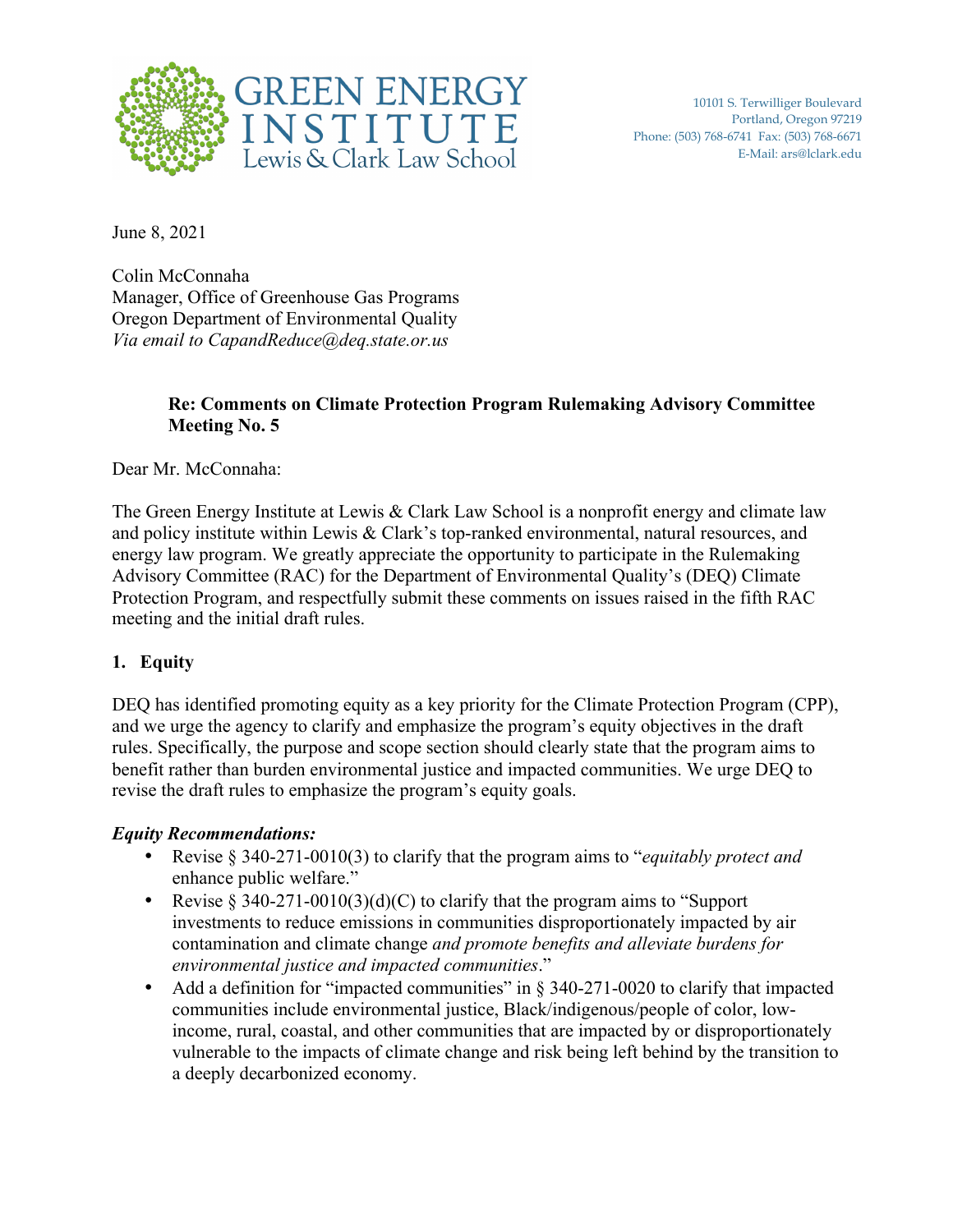# **2. Applicability**

### *A. Applicability Thresholds*

DEO's leanings on the applicability thresholds for natural gas suppliers and stationary source process-based emissions are reasonable. However, DEQ's proposed applicability threshold of 200,000 metric tons  $CO<sub>2</sub>e (MTCO<sub>2</sub>e)$  for non-natural gas fuel suppliers is inconsistent with the state's greenhouse gas (GHG) reduction goals and the directives established through Executive Order 20-04. Based on 2019 reported emissions data, a 200,000 MTCO<sub>2</sub>e threshold would only cover 88% of the emissions from this sector. If applicability is determined by emissions averaged over a three year period (2017–2019), DEQ's proposed threshold would only cover 85% of nonnatural gas fuel supplier emissions. This approach would leave millions of tons of GHG emissions unregulated under the CPP. In 2019, for example, a  $200,000$  MTCO<sub>2</sub>e threshold would have exempted 2,708,328 to 3,440,855 MTCO<sub>2</sub>e from regulation under the program. A regulatory gap of that magnitude would undermine the effectiveness of the program and jeopardize Oregon's ability to meet its GHG reduction goals.

We strongly urge DEQ to reduce the applicability threshold for non-natural gas fuel suppliers to 25,000 MTCO<sub>2</sub>e. This threshold would cover approximately 99% of emissions from this sector, which reflects the level of regulation necessary for Oregon to achieve its climate targets.

# *B. Determining Applicability*

We strongly agree with DEQ's leaning that non-natural gas fuel suppliers should be subject to regulation under the program the first year that they hit the program's emissions threshold. We also agree with DEQ's proposed approach to make initial applicability determinations based on historical emissions data. Due to the substantial annual variation in reported emissions from sources in this sector, we encourage DEQ to apply three metrics when determining applicability: 1) average emissions from the previous three years, 2) average emissions from the previous five years, and 3) the highest single-year emissions in the previous three years. If a source's emissions exceed the threshold under any of these metrics, the source should be subject to regulation under the program. We encourage DEQ to use these metrics to determine applicability for the initial compliance period and continue to follow this approach over the course of the program. For initial compliance period applicability determinations, DEQ should exclude 2020 emissions from review.

### *Applicability Recommendations:*

- Revise  $\S$ § 340-271-0110(4) and 340-271-0130(1)(b) to reduce the applicability threshold for non-natural gas fuel suppliers from  $200,000$  MTCO<sub>2</sub>e to  $25,000$  MTCO<sub>2</sub>e.
- Revise § 340-271-0110 to clarify that for the purposes of determining applicability, "covered emissions" may include any single-year emissions reported over the previous three years, an average of reported annual emissions from the previous three years, or an average of reported annual emissions from the previous five years (excluding 2020 emissions).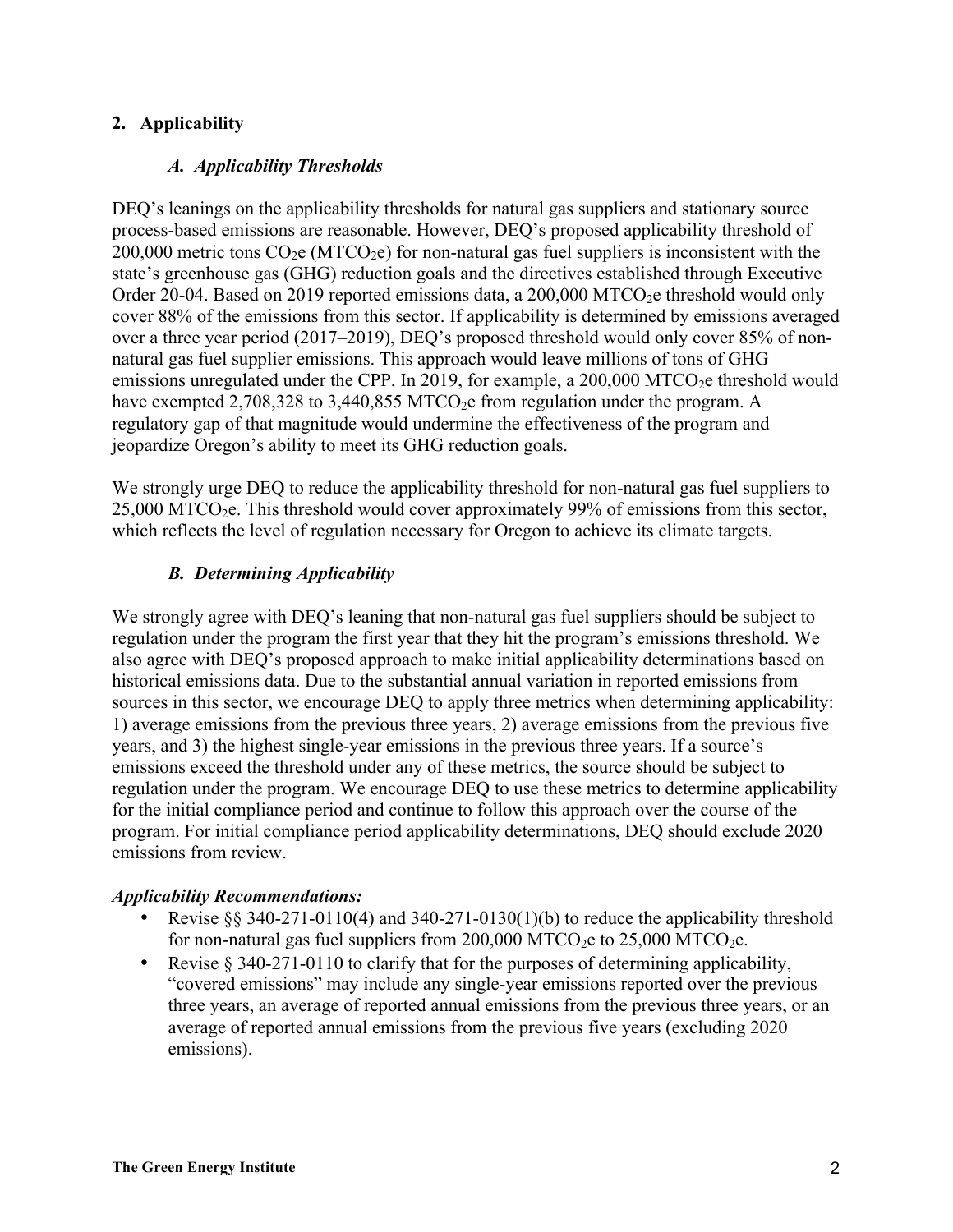### **3. Covered Emissions**

We strongly urge DEQ to revise section 340-271-0110(6)(b)(B)(ix) to specify that the draft rules only exempt emissions from fossil fuel-fired power plants (*i.e*., electric generating units) owned by electric utilities with service territories in Oregon. As proposed, the draft rules would create a significant regulatory gap for emissions from natural gas-fired power plants owned by merchant power producers. Proposed legislation currently under consideration by the Oregon legislature would direct the Public Utility Commission (PUC) to oversee the decarbonization of electricity sold by Oregon's investor-owned utilities, and would prohibit the Energy Facility Siting Council from issuing site certificates for new gas-fired power plants in Oregon. However, this bill, HB 2021, would not extend the PUC's regulatory authority to merchant gas plants, nor would it expressly prohibit investor-owned utilities from selling their existing in-state gas plants to merchant power producers. We share the concerns raised by Columbia Riverkeeper that this regulatory loophole could encourage unregulated companies to purchase Oregon's existing gas plants and lock in the emissions from these plants for decades to come. It is therefore imperative that DEQ revise the draft rules to remove any exemptions for emissions from merchant-owned gas plants in Oregon.

#### *Covered Emissions Recommendation:*

• Revise § 340-271-0110(6)(b)(B)(ix) to add the following italicized language: "Emissions" from an air contamination source that has an applicable code of 221112 in the 2017 North American Industry Classification System *and that is owned by an electric utility as defined in ORS 757.600*."

#### **4. Setting the Cap and Generating Compliance Instruments**

The CPP's declining emissions cap will ultimately have the greatest influence over the program's integrity and impacts, and it is imperative that this cap remain as ambitious as possible for the entirety of the program. While we agree with DEQ's proposed strategy to determine a program-wide emissions cap and distribute compliance instruments (CIs) to sources from within that cap, we urge DEQ to revise section 340-271-0410(1) of the draft rules to enable the program to adapt and maintain ambition as needed if real-world conditions shift in unexpected ways.

In the current iteration of the draft rules, DEQ is proposing to create a table that specifies the program-wide cap and associated CIs for each compliance period. This approach will prevent DEQ from maintaining or increasing the program's ambition if real-world emissions drop more quickly than the cap declines. For example, if other regulatory programs or market dynamics unrelated to the CPP cause demand for transportation fuels or natural gas to drop more quickly than projected, the draft rules would force DEQ to generate more CIs than necessary. If these excess CIs are then distributed to fuel suppliers, the suppliers would have no need or incentive to make further emissions reductions, and could either bank the excess credits (preventing additional emissions reductions in the future) or sell them to other regulated entities and prevent emissions reductions in other sectors. If DEQ instead withholds the excess CIs in a reserve account, it could create opportunities for new market entrants to come online that lock in new emissions moving forward.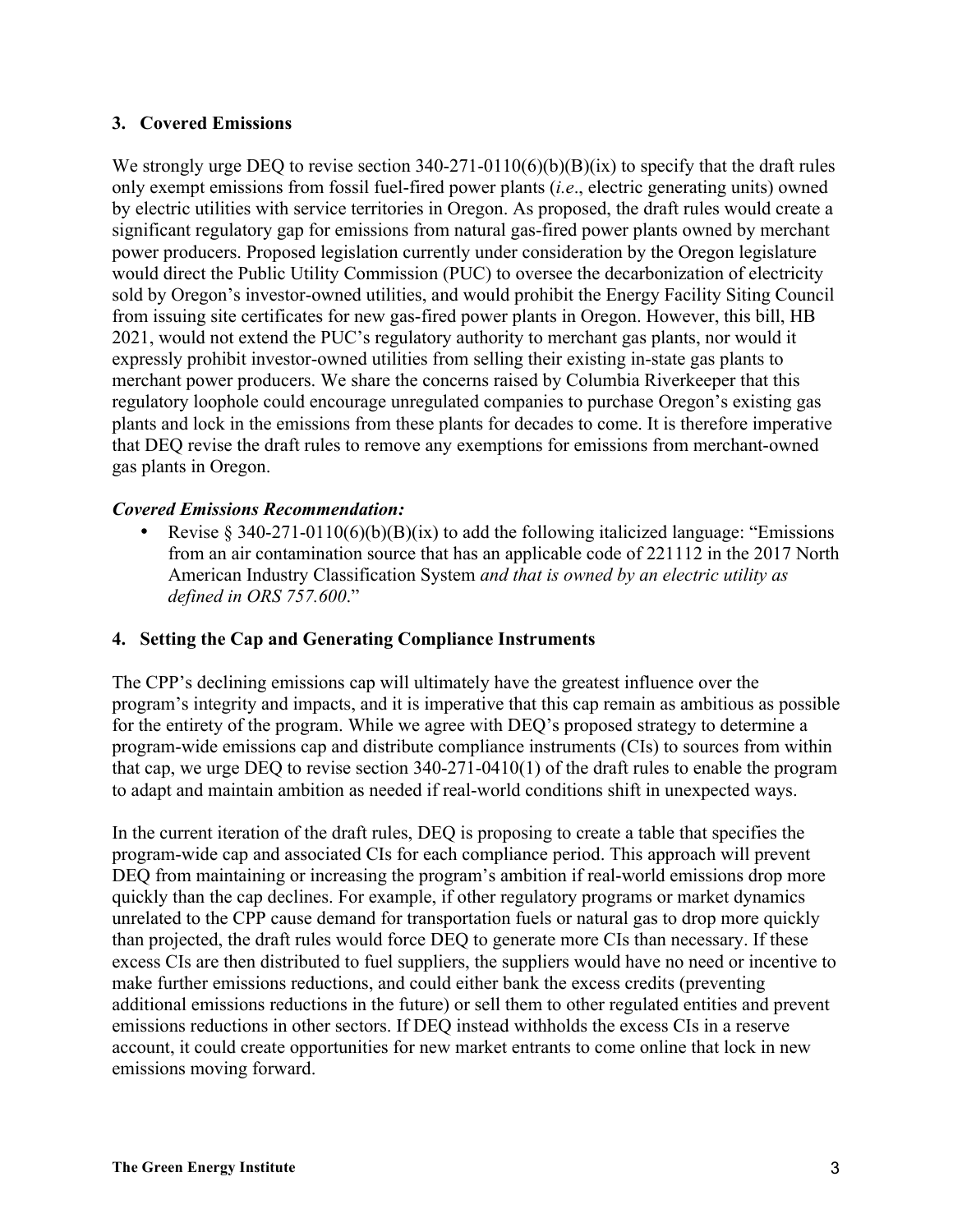Given the urgency and severity of the climate crisis, the CPP must be able to respond and adapt to changing circumstances and shifting consumer behaviors. Rather than lock in a rate of emissions reductions that may seem achievable under existing conditions, the CPP should aim to maximize emissions reductions as quickly as possible.

#### *Cap and Compliance Instrument Recommendations:*

- Revise  $\S$  340-271-0410 to authorize the agency to review the cap at the close of every compliance period and revise the cap if necessary to reflect actual reported emissions during the compliance period *or* to respond to the best available science regarding necessary emissions reductions.
- Specify in § 340-271-0410 that the agency has discretion to withhold CIs from distribution to regulated entities.
- Clarify that the agency has discretionary authority to update the table in OAR 340-271- 1300 to reduce the cap and/or the cap's rate of decline to maintain program ambition and integrity.

### **5. Compliance Instrument Distribution**

With the exception of the program-wide cap and emissions reduction targets, CI distribution will arguably have the greatest impact on the program's integrity, particularly if the program allows for unrestricted banking and trading of CIs. If DEQ over-allocates CIs to any regulated entities in any compliance periods, it could deter or prevent necessary emissions reductions in the affected and future compliance periods. It is therefore imperative that DEQ establish clear criteria and processes for distributing CIs among sources and sectors. These criteria and processes must ensure that sources' baseline emissions are accurately calculated for each compliance period, and that CI distributions will result in meaningful emissions reductions relative to these baselines. At a minimum, CI distributions must always require meaningful reductions over baseline emissions reported in the preceding compliance period.

Given the risk that over-allocation of CIs presents for the integrity of the program, we urge DEQ to craft CI distribution rules that account for potential contingencies. For instance, under most circumstances, it will make sense to determine an entity's CI distribution by averaging the entity's emissions from the previous three years. This approach will help even out annual variability in emissions and deter entities from inflating their emissions in the last year of a compliance period to increase their CI distribution in the following period. However, a threeyear average approach could also lead to over-allocations of CIs if a source's emissions are abnormally high in any single year. The CPP's CI distribution rules should allow DEQ to omit any abnormally high or unrepresentative emissions data from a source's baseline calculations in any compliance period. Another option is to distribute CIs based on a source's average annual emissions over any two years (out of the previous three years) that had the lowest reported GHG emissions during the compliance period.

CI distribution should also reflect any emissions reductions attributable to any CCIs purchased in previous compliance periods. For example, if an entity purchases five CCIs and applies them toward their compliance obligations in compliance period 1, the entity's CI distribution in compliance period 2 should be reduced by five to account for the emissions reductions associated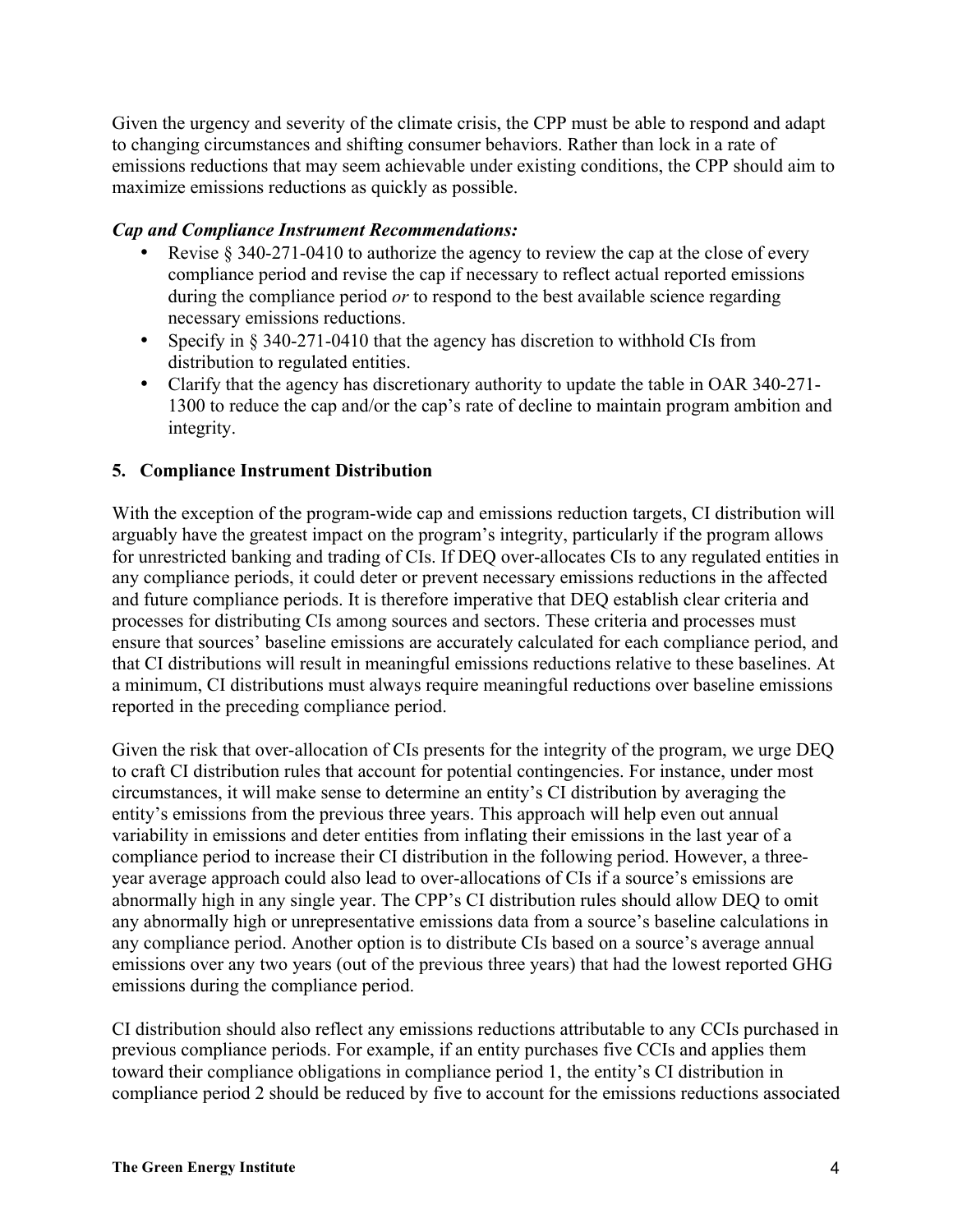with the CCI credits. Under this approach, CCIs would effectively enable entities to borrow emissions from later compliance periods.

### **6. Compliance Instrument Reserves and Retirements**

DEQ should establish a CI reserve to account for any emitting entities (primarily non-natural gas fuel suppliers) that do not currently exceed the proposed emissions thresholds but may hit the applicability thresholds at some point in the future. To create this reserve, DEQ should withhold a certain number or percentage of CIs from distribution during each compliance period. The appropriate number of CIs withheld will depend on the applicability thresholds in the final rule. For example, if DEQ retains the  $200,000$  MTCO<sub>2</sub>e threshold for non-natural gas fuel suppliers, DEQ must reserve a substantial number of CIs to account for the high level of emissions from any fuel suppliers that exceed the treshold. If, however, DEQ lowers this threshold to 25,000 MTCO2e (which we strongly urge the agency to do), DEQ would need to withold fewer CIs for the reserve. If there are insufficient CI reserves to cover the emissions from any new fuel supplier program entrants, total emissions regulated under the CPP will exceed the cap and the program's integrity will be compromised.

DEQ should establish limits on CI distribution for new entrants, but these limits should differ depending on the classification of the new entrants. For example, because new natural gas fuel suppliers would likely produce high quantities of emissions, yet are unlikely to enter the Oregon market, DEQ should establish stringent limits on CI distributions for this class of emitters to deter new natural gas suppliers from entering the Oregon market. However, because there are already a large number of non-natural gas fuel suppliers operating in Oregon with emissions below the proposed applicability threshold, DEQ must be prepared to distribute reserved CIs to any non-natural gas fuel suppliers that trigger the thresholds because those emissions will have already occurred—and will presumably continue to occur—in the state. DEQ should impose some limits on reserve CI availability to incentivize unregulated fuel suppliers to keep their emissions below the thresholds, but these limits should not be so low that they risk compromising program integrity by allowing regulated emissions to exceed the cap.

CIs held in the reserve should expire after a set period of time to increase program ambition. DEQ will likely face significant pressure to distribute CIs from the reserve as the cap declines and compliance obligations become increasingly stringent. If reserved CIs have indefinite lifespans and the reserve account continues to grow over time, the reserve would be vulnerable to industry and political pressure that could lead to a surge in emissions in later compliance periods. We encourage DEQ to allow reserved CIs to expire after one or two compliance periods to preserve the CPP's ambition and integrity.

While CIs from the reserve should be available for distribution to new program entrants, the reverse should not occur for any regulated entities that exit the program. If a regulated entity exits the program for any reason, section 340-271-0440 should require the exiting entity to surrender any unused CIs to DEQ, and DEQ should retire these CIs immediately. This requirement will become increasingly necessary as the economy decarbonizes and demand for fossil fuel decreases. If remaining entities are permitted to buy or otherwise absorb unused CIs from entities exiting the program, it could create a perverse "last entity standing" dynamic where